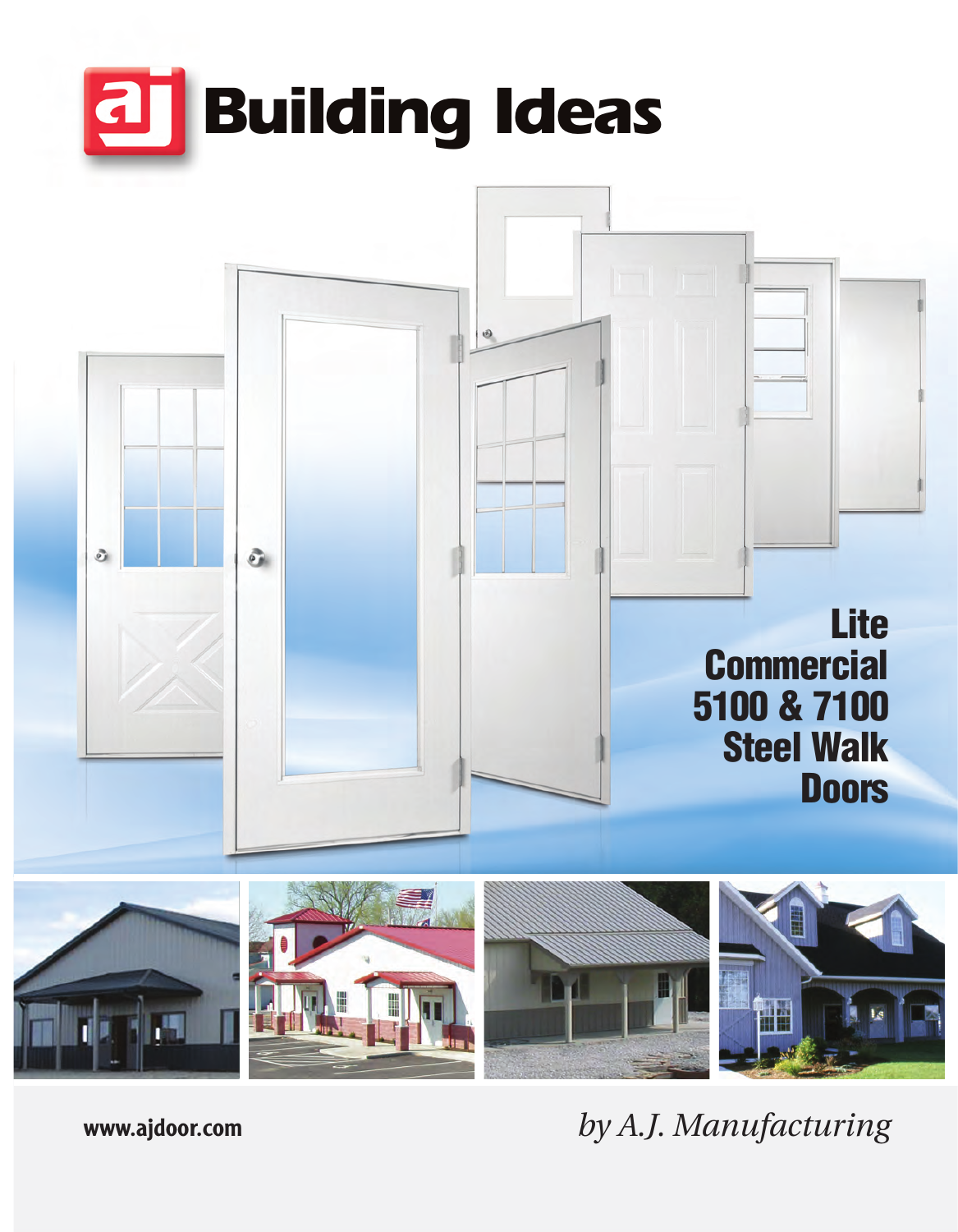# **Commercial 5100 & 7100**

Steel walk doors with steel jambs prehung and 4-way universal

> **9-Lite Crossbuck**

ò



## **Style and Strength**

- **•** Rolled edge door panel of 24-gauge polyester painted galvanized steel creates a smooth look that will complement your building
- **•** Rolled steel edges wrap around heavy internal aluminum (5100 Series) stiles and rails that bond with the polyurethane foam to create a seamless rigid panel
- **•** Heavy-duty 16-gauge 3 1/2" wide painted steel jambs
- **•** 12-gauge stainless steel 4-1/2" x 4" fixed pin hinges for durability and security

#### **Protection Against the Elements**

- **•** High-performance replaceable bulb and leaf weatherseal of extruded Santoprene® remains flexible in all temperature extremes
- **•** Aluminum parting stop in header frame enhances weather protection
- **•** Bulb and wand Alcryn® sweep gives greater weather resistance over ordinary PVC sweeps
- **•** R-12 insulation value from a panel of injected polyurethane foam (2.2 pounds per cubic foot) protects against external temperatures

## **Distinctive Details**

- **•** 4-way universal swing prevents problems with last-minute jobsite changes
- **•** Low-profile ADA-approved aluminum sill
- **•** Factory prepped with aluminum reinforcing blocks at lock, deadbolt, panic hardware and closer locations to allow for flexibility during installation
- **•** 2-3/4" backset with a 2-1/8" diameter lock bore hole

## **Options to Fit Your Needs**

- **•** Sizes from 2'0" to 4'0" wide and 6'8" and 7'0" high available
- **•** Single-glazed and insulated tempered door lites
- **•** Grids available on insulated 9-Lite and Full View Lites
- **•** Crossbuck and 6-panel pattern on both interior and exterior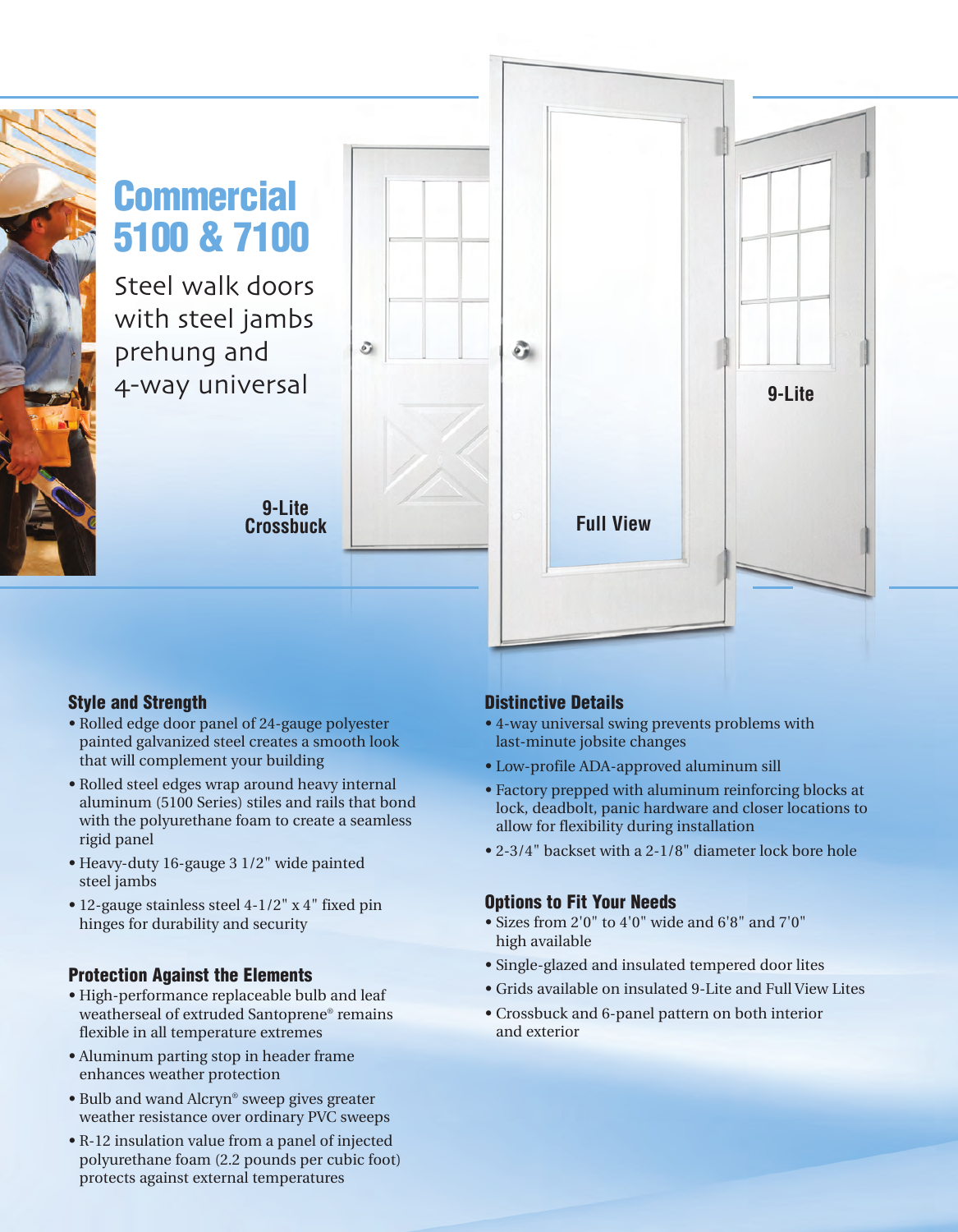# **7100 Thermally Broken Door**

When the demands of nature require higher performance



#### **Thermal Barrier to Reduce Wintertime Heat Loss, Summertime Heat Gain and the Risk of Interior Condensation**

- **•** Polypropylene thermal break in the 16-gauge steel jambs
- **•** Reblocks of high density molded urethane at the lock bore, deadbolt, closer and panic hardware prep locations
- **•** Pultruded fiberglass stiles and rails create a thermal break on the rollformed panel

## **Pultruded Fiberglass**

*Giving Superior Structure and Low Thermal Conductivity*

Pultruded fiberglass ensures that your door will hold up to the weather extremes that Mother Nature emits. This high-performance material is corrosion resistant and electrically insulative.

## **Pultruded Fiberglass in 7100**

The pultrusion process uses thousands of glass fibers and a fiber mat, which are put in a liquid resin bath. They are then pulled through a heated shaping die, producing a structurally solid part.